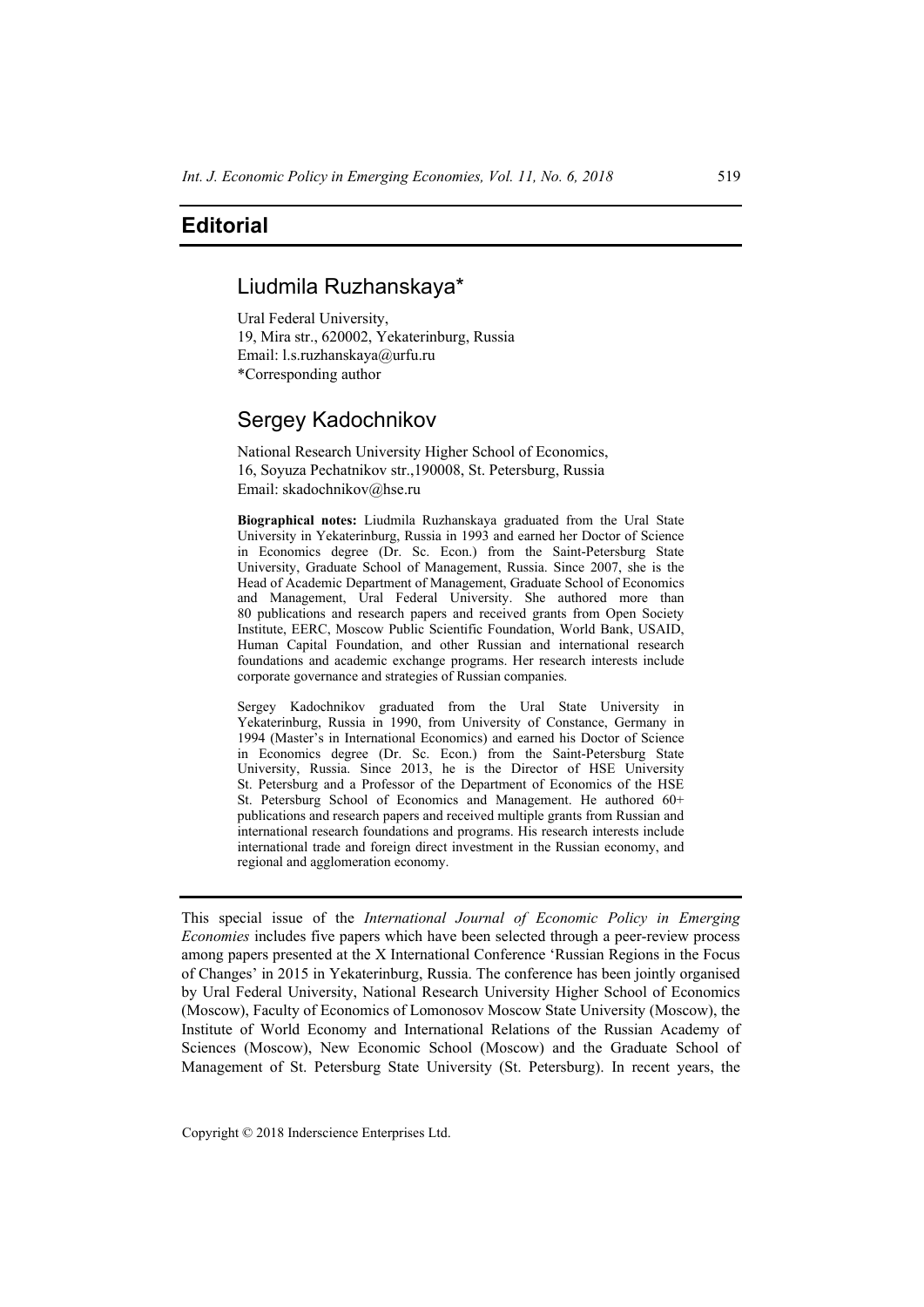#### 520 *L. Ruzhanskaya and S. Kadochnikov*

conference has been one of the biggest expert platforms for government authorities, academics and business representatives to discuss the issues of regional development.

This special issue is a coherent collection of papers on empirical studies of the Russian economy, including the public sector. The authors focus on actual development issues in emerging markets, including performance improvements at the firm level, efficiency of the reforms in public sector. The slowdown of the Russian economy has stressed the need to find new sources of economic growth. The papers brought together in this special issue cover the factors of efficiency in Russian firms related to spatial location, development of hard infrastructure, export activities. The public sector accounts for the large share in the Russian economy, this, in turn, raise the issues of the efficiency of public spending, especially in healthcare and education sectors.

In our view, the main advantage of this issue is the presentation of recent empirical evidence based on Russian data which is especially important for the development of comparative economic studies in the BRICS and emerging economies. Since the late '80s–early '90s, Russia experienced a dramatic political, economic and social transformations that have not only affected the economy, but also gave raise to the development of empirical research. The beginning of the reforms has been more than 20 years ago and has made it possible to accumulate large amounts of data on market-based indicators. However, the lack of micro-level data still is one of the major obstacles for modern empirical studies on the Russian economy. In this regard, empirical studies based on a thorough qualitative selection and interpretation of data draw higher attention and present evidence for comparative studies. Papers in this issue employ both data from statistical reports and firm surveys.

The article titled 'The impact of spatial concentration on enterprise performance: is localisation level optimal in Russia?' empirically estimates the effects of spatial concentration of economic activities on enterprise productivity, using Russian firm-level data from 1999 to 2008. Panel data allows to control for endogeneity biases associated with estimation of agglomeration economies, using fixed effects method. Results show that Russian firms benefit from localisation and urbanisation economies, as well as from home market potential and that these benefits vary across industries and cities. Localisation benefits are found to be not well internalised by firms in their location choice, i.e., there is difference between the pattern of location that would maximise productivity gains and the observed one. It shows that regional policy could help approaching optimum level of localisation economies.

In the paper 'Explaining the performance of Russian export: what role does the soft and hard infrastructure play?' the authors study the effects of 'hard' and 'soft' infrastructure on export performance in Russian regions. To measure 'hard' and 'soft' infrastructure the authors employ a unique data provided by the All-Russian Non-Governmental Organization for Small and Medium Business – Opora Russia, which assesses the quality of physical infrastructure and administrative regulation based on interviews with small and medium enterprises. The paper employs a semi-parametric survival analysis, robustness check is provided with discrete-time cloglog, and probit models, standard errors are clustered at two-digit region-industry level. The authors find that both 'hard' and 'soft' infrastructure improves export survival on foreign markets. Moreover, the effect is even higher for longer and larger export flows. Empirical results suggest that hard and soft infrastructure have resembling effects on export survival in the Russian economy and, thus, might be considered as complements.